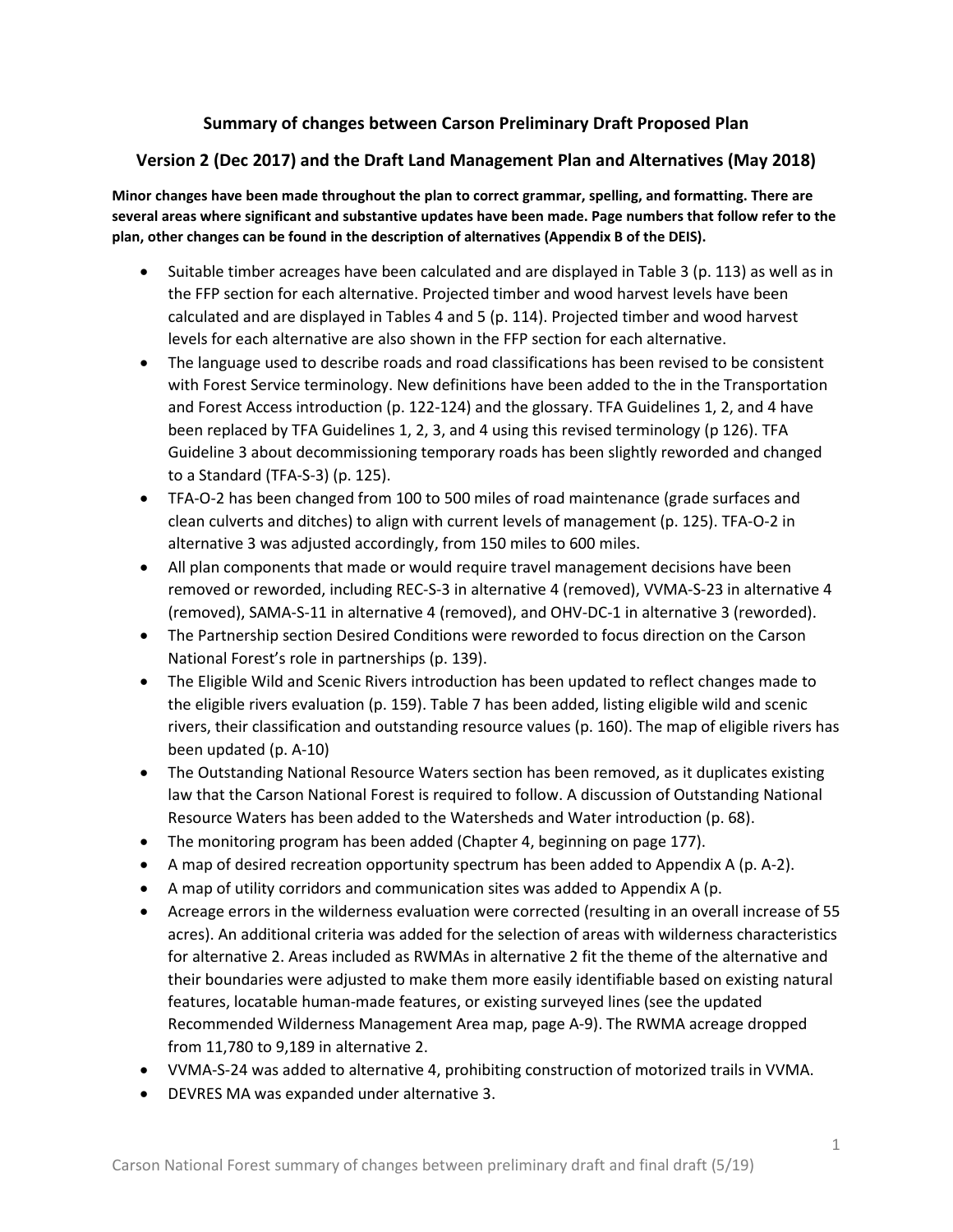## **Changes**

**All changes to the plan and alternatives, including those mentioned above (shown here in bold and preceded by an asterisk \*) are listed below.**

Clarified that all Vegetation seral state proportions are applicable at the landscape scale.

Added a Desired Condition about visual and ecological integrity across land ownership (VEG-DC-13)

Added a similarity to site potential Desired Condition (VEG-DC-15) (replaces old VEG-DC-21)

Removed old VEG-DC-15: *Ecological conditions, as described in these desired conditions, provide suitable habitat for at-risk species.* [This language duplicated VEG-DC-21 for rare and endemic species, at-risk species were added to VEG-DC-21.]

Added Guideline about consistency with Conservation Agreements (VEG-DC-2)

Spruce Fir patch and tree density Desired Conditions were moved from landscape scale to midscale (SFF-DC-8, 9)

MCW snag Desired Condition was moved from the midscale to the landscape scale (MCW-DC-5)

MCD snag and downed log Desired Conditions were moved from landscape to midscale (MCD-DC-11)

Added openness language to MCD-DC-8

PPF snags Desired Condition moved from landscape to midscale (PPF-DC-10)

Added even aged language to PPF-DC-8

Removed old VEG-PJO-G-2 and old VEG-PJS-G-6 that restricted fuelwood in areas that produce piñon seeds: *In areas that produce pinon seeds, the harvesting of pinon producing trees for fuelwood or other forest products should be restricted (e.g., allow dead and down, not green; diameter restrictions) to reduce impacts to at-risk species.*

Removed old VEG-PJO-G-5 and old VEG-PJS-G-3 that required leaving slash piles for several years: *Slash piles should be retained across the landscape for several years, to increase small mammal occupancy in areas where coarse woody debris is deficient and provide nesting habitat and cover for turkeys, birds, small mammals, reptiles, and invertebrates.*

Moved (midscale to fine scale) and revised patch size Desired Condition in PJS (VEG-PJS-DC-13)

Added snag and woody debris Desired Condition in PJS (VEG-PJS-DC-9)

Removed old VEG-PJS-G-2 about managing PJS on created grasslands: *On non-grassland soils in PJS, seral grasslands created by previous vegetation treatments should be managed toward restoration of PJS desired conditions unless they are in a Grassland Maintenance Management Area (GMMA).*

Added VEG-PJS-G-4 about key habitat features

Added a heading under Watersheds and Water introduction about ONRWs

Added WSW-DC-7 about meeting state water quality standards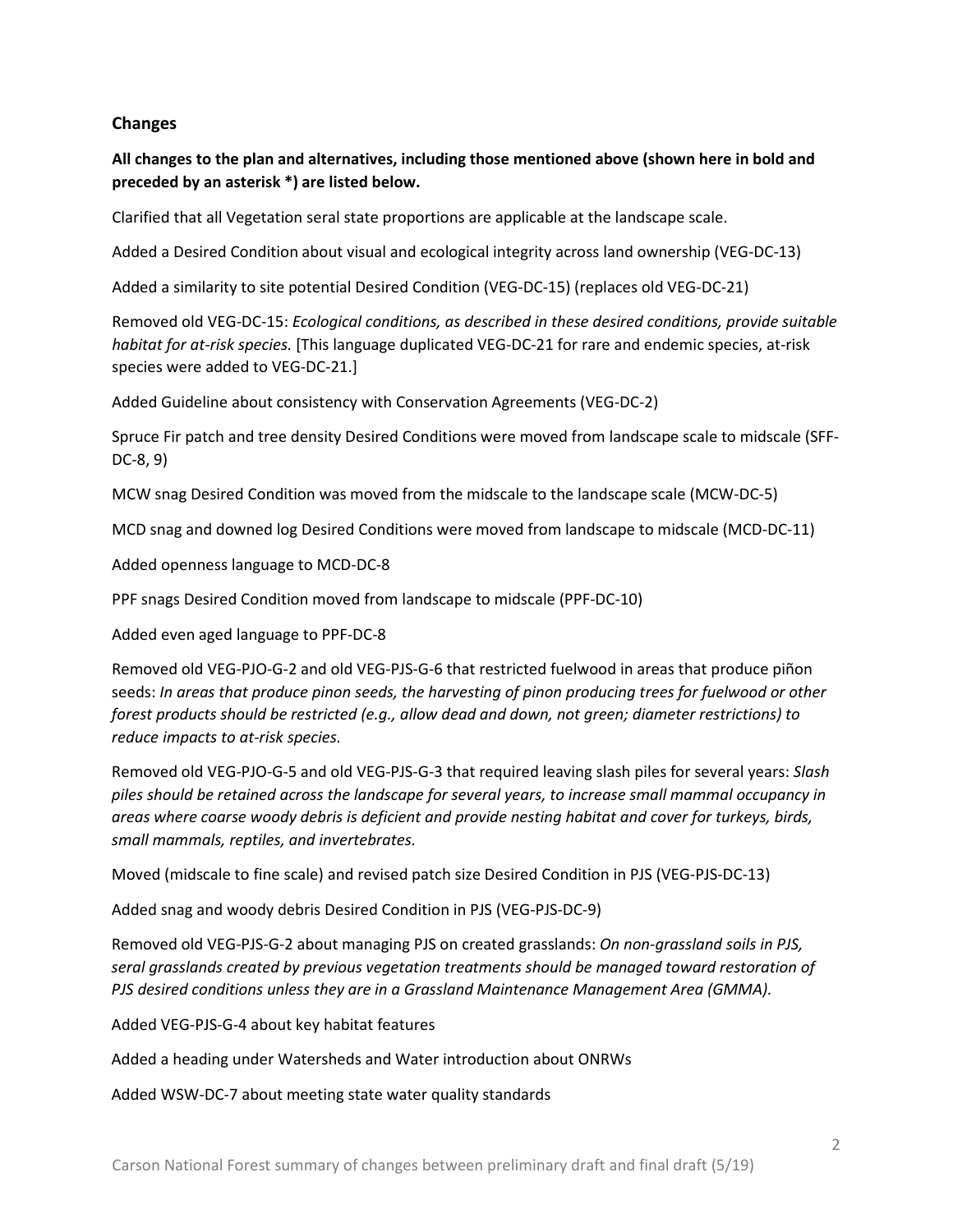WSW-G-2: changed "reconstructed" to "rerouted"

Added WSW-RMZ-DC-6 about habitat components

WSW-RMZ-STM-DC-2: added exception for protection of native species

Moved WSW-RMZ-STM-G-5 to WSW-RMZ-STM-S-2

Moved WSW-RMZ-WB-G-1 to WSW-RMZ-WB-S-2

WSW-RMZ-SNS-O-1 clarified that this objective refers to spring function

WSW-RMZ-FSR-DC-5 added statement about habitat for riparian species

Removed CAM-S-1: *Abandoned mine underground workings shall not be entered unless certified as a Qualified Certified Mineral Examiner (QCME) or accompanied by a QCME.* [Duplicates law]

CRF-G-3 reworded to change "permit" to "prior written authorization" and "impacts" to "demonstrated impacts that have been communicated to the public".

Clarified that WFP-O-1 may be done in conjunction with vegetation objectives

Added WFP-management approach-9 about converting sheep allotments

Changed NIS-S-3 from "core range" to "occupied habitat"

Added preventive measures language to NIS-G-6

Added AIR-DC-3 about visibility in designated wilderness

Added to the Federal authorities list under the Federally Recognized Tribes introduction

Clarified that FRT-DC-6 applies to recognition and valuing identified locations

Added "as allowed by law" to FRT-S-1

Moved the requirement to incorporate perspectives and knowledge from FRT-G-2 to FRT-management approach-3

Removed statement about outdoor recreation from Rural Historic Communities introduction: *Some rural historic communities have evolved to accommodate tourism and the increasing demand for outdoor recreation as an element of their identity, but most rural historic communities and families continue to look to the forest for economic opportunity and vitality through traditional uses.*

Changed RHC-G-4 to inform "interested and affected" governing bodies

Replaced RHC-management approach-5: *Consider FS employees working with traditional communities to understand their needs and build respectful, collaborative relationships, in order to achieve desired conditions.* with RHC-management approach-3 about incorporating perspectives and knowledge

CR-DC-1 changed "are stable" to "preserved and protected", added language about site integrity and stability.

Changed CD-DC-4 from "the public" to "traditional communities"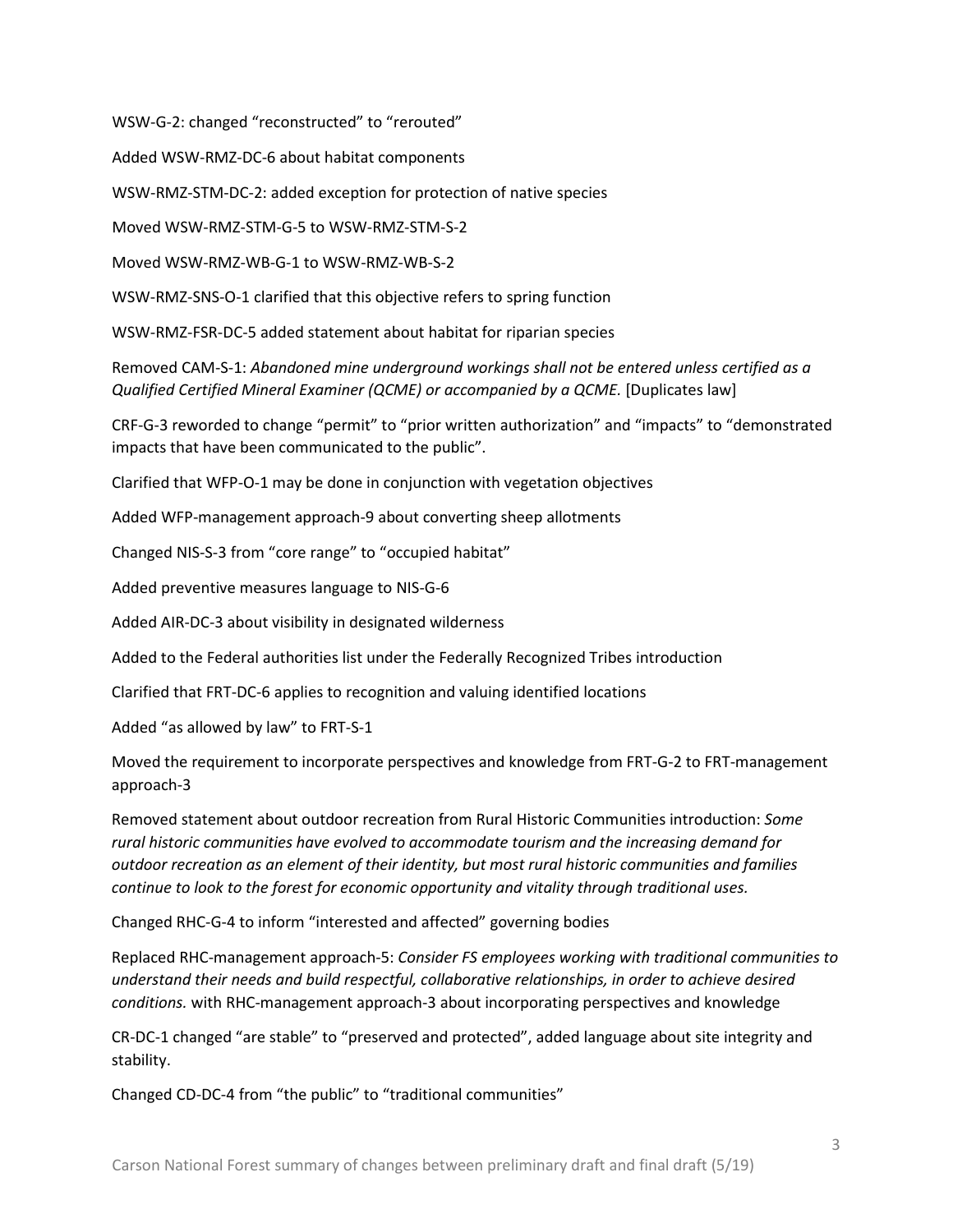Removed CR-O-1: *Obtain at least 45 points annually for Heritage Program Managed to Standard (HPMtS) to ensure annual Heritage Program targets are met.* [duplicates policy]

Added CR-management approach-6 about interpretation

Removed GRZ-O-1 about annual operating instructions: *Through annual operating instructions (AOI), evaluate allotment management every year with permit holders for consistency with timing, intensity, and frequency of livestock grazing, to respond to changing ecological resources and the needs of grazing permit holders.* [Not appropriate as an objective because it is not quantifiable, also duplicates policy and is reiterated by GRZ-management approaches-1, 2, and 4]

Changed GRZ-O-1 from 60-120 over the life of the plan to 6-10 annually

Replaced "disease free domestic sheep" with "scientifically supported strategies" and changed "prevent" to "mitigate" in GRZ-S-4

Clarified GRZ-management approach-6 about nonuse

Removed old GRZ-management area-7 about fence pass throughs: *Where an allotment fence intersects a designated trail, consider a pass-through section (e.g., walk-through gate, self-closing gate) to provide access for recreation users, unless it interferes with range management and resource protection.* [Was misinterpreted as creating an option to block trail access with fences]

Clarified the shifting focus of the forestry program in the FFP introduction

## **\*Added values for suitable timber in Table 3**

# **\*Added projected timber and wood harvest levels section**

FFP-DC-4: changed "achieves" to "moves toward"

FFP-DC-7: changed "is collected and stored" to "is available"

FFP-G-1: removed the exception for wildland urban interface [was not consistent with National Forest Management Act]

Removed old, duplicated FFP-management approach-6: *Consider making fuelwood within a project area more available to the public, such as providing some decked woody material along roads or allowing collection within utility or road corridors that are being thinned.*

Deleted from REC-DC-10: "Changes in recreational use are consistent within the recreation setting."

Removed old REC-O-5: *Reduce the backlog of needed maintenance (i.e., deferred maintenance) at developed recreation areas by 50 – 60% from baseline levels, during the 10-year period following plan approval.* [Not necessarily compatible with REC-DC-3 and 5 or within the Carson's ability to control]

REC-S-1: changed "routes" to roads, trails, or areas for public, administrative, or permitted use

REC-S-2: changed "routes" to "roads, trails, or areas" for "public, administrative, or permitted use". Changed "ROS" to "desired recreation opportunity spectrum". Changed "rehabilitated" to "decommissioned"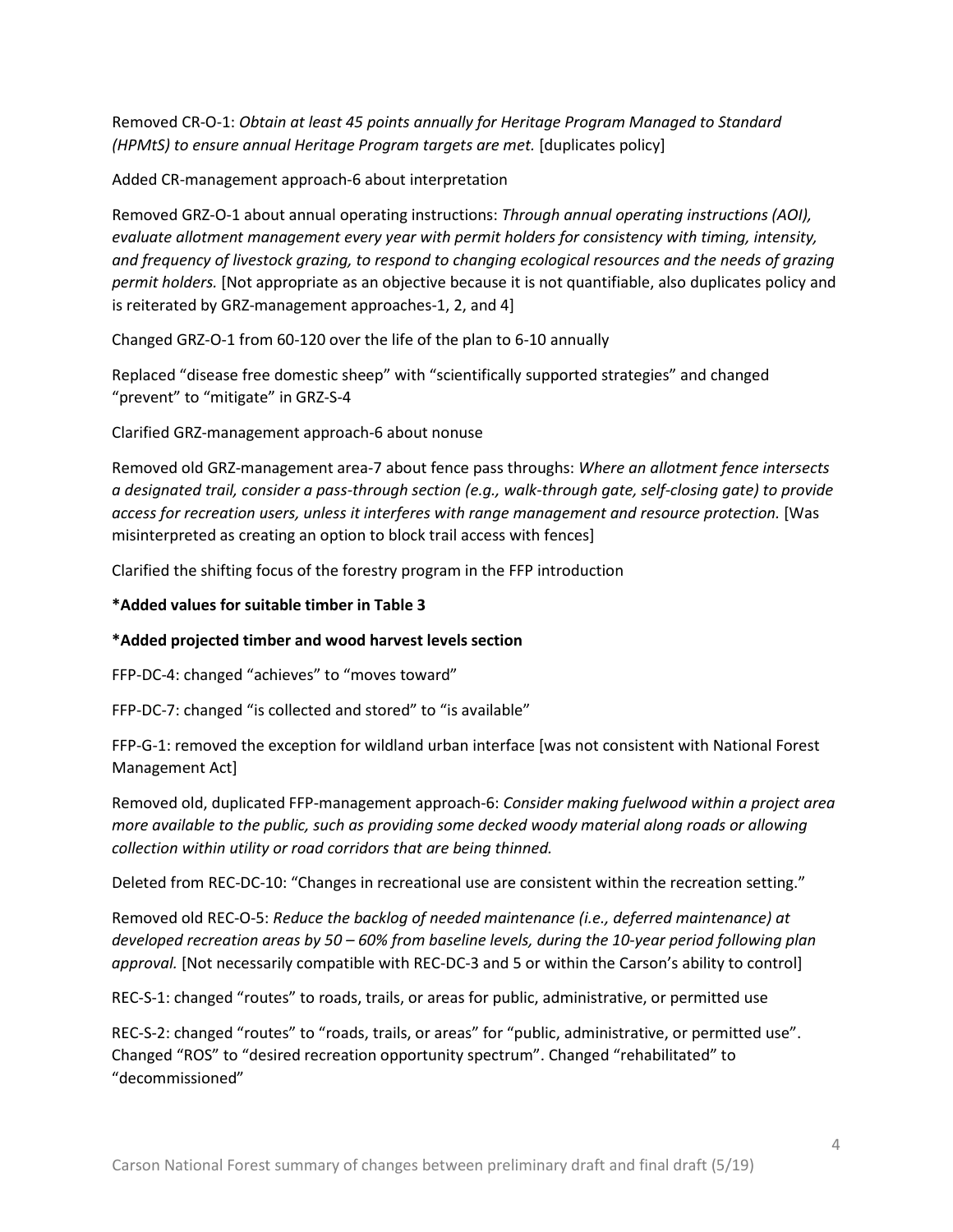REC-G-1: changed "prevent" to "minimize". Added at-risk species.

REC-G-2: changed ROS to desired recreation opportunity spectrum

REC-G-3: changed "prevent" to "minimize"

## **Clarification**

## **\*Added clarification of the Carson transportation system, maintenance levels, temporary roads, and unauthorized roads in the Transportation and Forest Access introduction**

TFA-DC-5 clarified that unauthorized roads should be determined for their purpose and that unneeded roads should be decommissioned

TFA-O-1 replaced "not identified on the MVUMs" with "unneeded"

**\*TFA-0-2 changed 100 miles to 500 miles**

Converted old TFA-G-3 to TFA-S-3

**\*Deleted old TFA-G-1, 2, 4:**

*\*Reconstruction and rehabilitation of existing roads should be emphasized over new road construction, to minimize impacts on ecological and cultural resources.*

*\*Construction of new or temporary roads should be accompanied by a mitigating action (e.g., decommissioning, obliteration, restoration, closure) to other roads, unauthorized routes, or trails to offset any resource damage resulting from construction.* 

*\*After management activities are completed in areas with high potential for unauthorized motor vehicle use, methods (e.g., barriers, signs, law enforcement) should be used, to prevent unauthorized motor vehicle use.*

**\*Replaced with TFA-G-1, 2, 3, 4:**

*\*Unauthorized and maintenance level 1 roads within a project area should be evaluated for use (e.g., temporary, administrative use, placed in storage) prior to any new road construction, to minimize negative impacts to ecological and cultural resources.*

*\*Construction of new system roads should be accompanied by a mitigating action (e.g., decommissioning) of other unneeded roads, and trails to offset any resource damage resulting from their construction.* 

*\*All system roads not open to the public and unauthorized roads within an ecosystem restoration project area should be evaluated for need (e.g., administrative use, placed in storage, open to the public) or determined to be unneeded (available for decommissioning) to reduce the amount of system roads that need to be maintained.*

*\*Unauthorized roads and maintenance level 1 roads should be evaluated based on transportation system need, long term effects to adjacent resources, and capacity to maintain additional system roads in order to identify roads eligible for decommissioning.*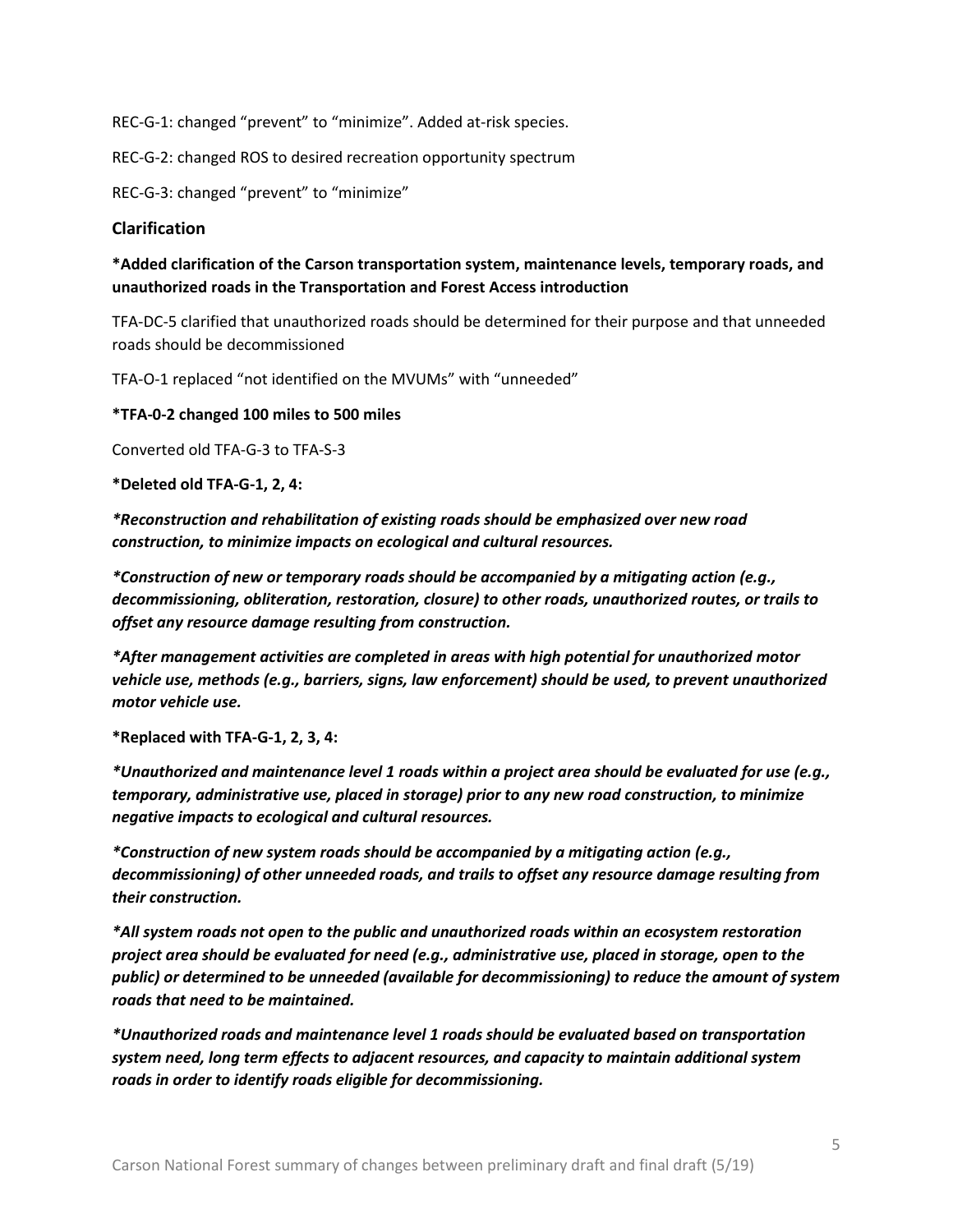TFA-G-6: added "known" at-risk species

FAC-DC-2: reworded to provide examples and include water efficiency

FAC-DC-2: "prevent or mitigate" changed to "minimize"

Added a description of the scenery management system to the Scenery introduction

Added SCEN-DC-2 about connected natural landscapes

Added SCEN-DC-3 about scenic values and sense of place

Added SCEN-DC-4 about opportunities to experience scenic elements

Moved old SCEN-DC-2 to SCEN-DC-5 and reworded to say human activities do not dominate

Removed old SCEN-DC-5: *Scenery is enhanced or maintained to have resilience to changing conditions, while supporting ecological, social, and economic sustainability on the forest and surrounding landscapes.*

SCEN-G-1: changed "closely following" "desired scenic character" to "compliment the natural setting"

Added SCEN-G-4

SU-DC-2: changed do not conflict to "conflicts are minimized"

SU-S-2: changed "ranges" to "occupied habitat"

Added SU-management approach-2

Moved LAND-DC-4 to VEG-DC-13

Added LAND-DC-4

Added LAND-management approach-3

Removed old FIRE-G-2: *Response to unplanned ignitions that cross jurisdictional boundaries should be coordinated and managed to meet the responsible agency's objectives.* [duplicates policy]

Added to FIRE-management approach-6: "the ability to manage future fires or protect values at risk"

MM-DC-2: removed "as nearly as possible"

Removed old MM-S-1: *Plans of operation shall be required for all locatable and leasable mineral requests*.

Removed old MM-S-2: *Plans of operation will include contingencies to address stabilization and interim reclamation of mineral sites during periods of unforeseen shutdown according to 36 CFR 228.10. This applies to any time of mine cessation during development and production and before planned closure.* [duplicates policy]

Removed old MM-S-3: *Site-specific reclamation plans shall be prepared as part of all plans of operation. These plans must be applicable for the setting (e.g., soils, vegetation, climate, or slope).*

## **\*PART-DC-1 added**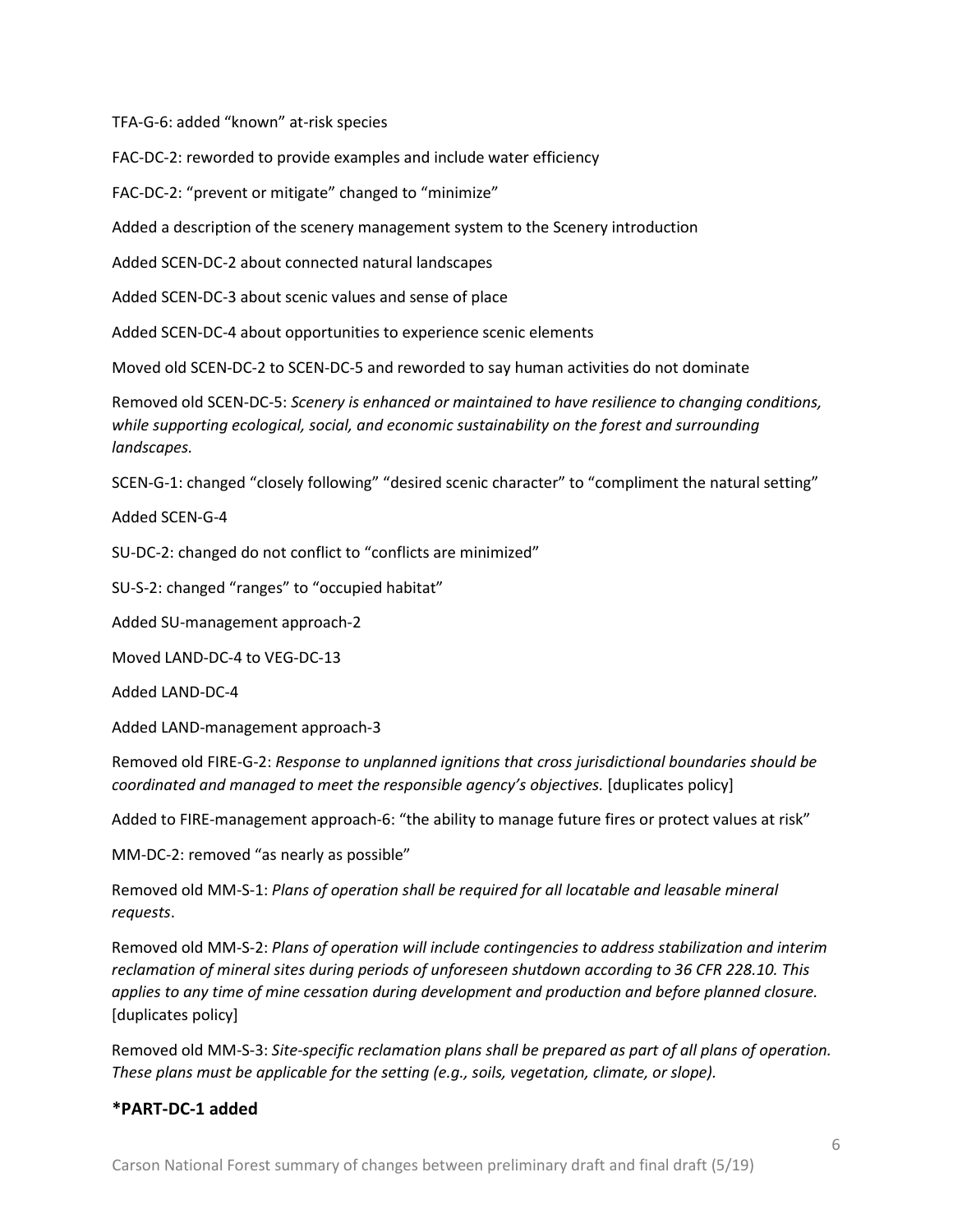#### **\*PART-DC-1 moved to PART-DC-3 and reworded**

#### **\*PART-DC-2 reworded**

**\*Old PART-DC-3 removed:** *The Carson NF has a network of dependable partners and volunteers who provide additional capacity to effectively and efficiently meet plan desired conditions, deliver information and services to the public, and provide expertise and capacity to undertake monitoring activities beyond the ability of the Carson NF to achieve on its own. The forest and partners have an expressed mutual interest in, benefit from, and understanding of a common purpose that achieves their respective missions. Partnerships and/or collaborative processes help accomplish projects in the shared interest.* 

Old PART-DC-4 removed: *Partnership arrangements are transparent to the public and free from real or apparent conflicts of interest or the endorsement of commercial products, services, or entities.*

Added PART-management approach-1

WILD-S-1: "livestock" changed to "pack stock"

Added WILD-S-1 restricting pack goats

Added to WILD-G-3 regarding authorization of prohibited uses

Removed the sentence related to the Rio Grande Wild and Scenic River, *The Red River section is within BLM's Wild Rivers Recreation Area* from the WSR introduction

Added WSR-S-4 restricting pack goats

Added a sentence about limitations on road construction and cutting of timber to the IRA introduction

Removed sensitive species from the list of timber removal purposes that are reviewed by the Regional Forester

Added "provide public drinking water" to IRA-DC-1

Changed citation of the roadless rule from 36 CFR 294 to 66 FR 3244

Removed IRA-G-1: *Management activities in an IRA should maintain or improve its Inventoried roadless characteristics*. [Inconsistent with policy (roadless rule direction)]

Added NTRL-S-2 about motorized use on the Continental Divide Trail

Added NTRL-G-5 about special uses in the Continental Divide Trail viewshed

Clarified in NTRL-G-11 that existing motorized uses may continue on national recreation trails

NSBW-DC-2: "intrinsic qualities identified" changed to "values for which a national scenic byway is designated"

Corrected the acreage for the Jarita Mesa Wild Horse Territory in the WHT introduction

BOT-G-1: Changed "permit" to "authorization"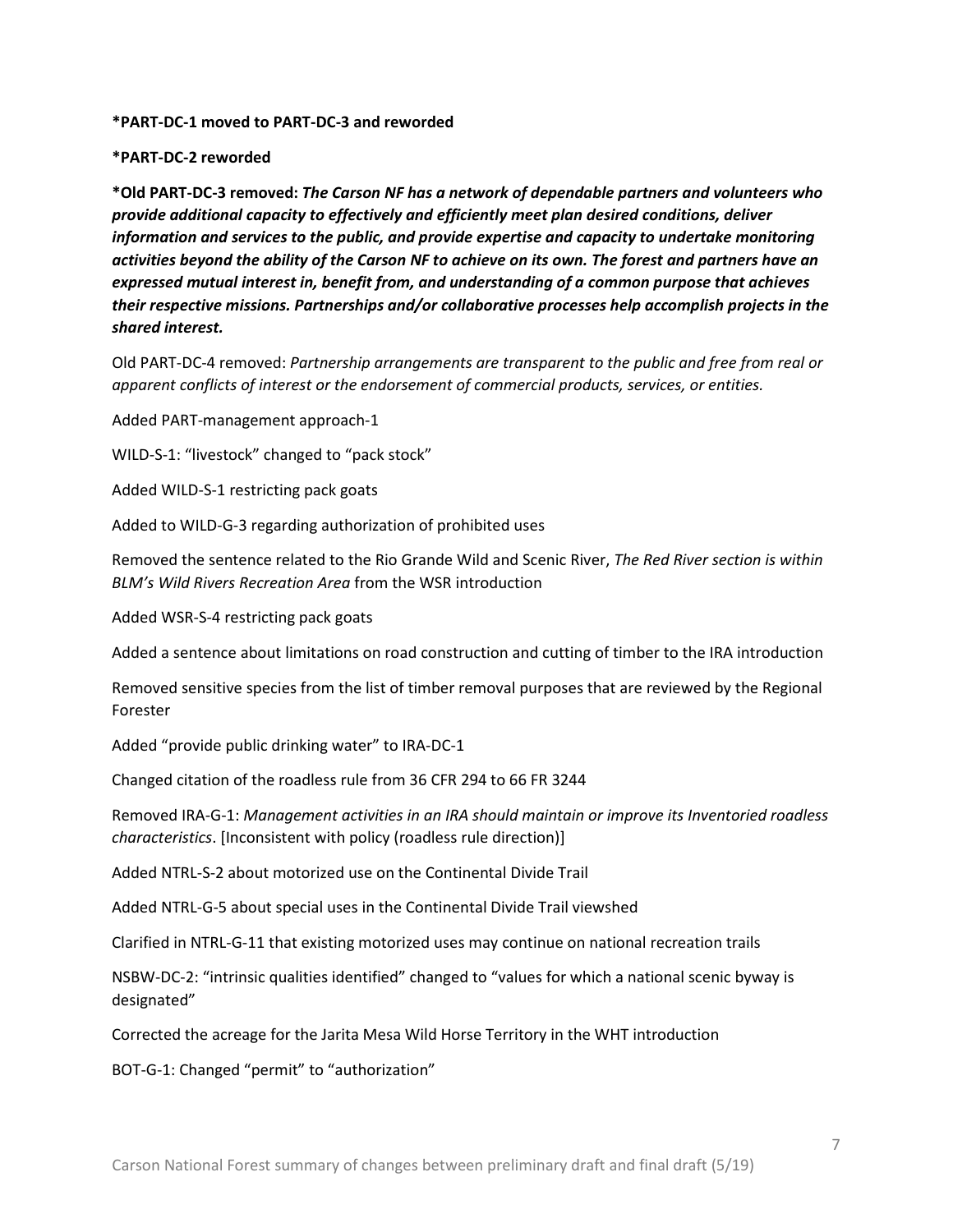Clarified that RWMAs are managed according to plan direction until designated or released (RWMA introduction)

Reworded RWMA-DC-5 about sustainable rangelands

Removed "public health and safety and recreational opportunities" from RWMA-G-3

### **\*Updated the EWSR introduction based on changes to the eligibility evaluation**

#### **\*Added Table 7 showing eligible rivers**

EWSR-DC-2: changed "immediate environs" to "corridors"

EWSR-G-1 removed "generally"

**\*Removed the ONRW section** [duplicates law, ONRW discussion was added to WSW section]

Removed old DEVRES-DC-2: *Forest conditions within DEVRES are conducive to achieving the desired recreational settings and experiences and contribute to the enjoyment of recreationists*.

Removed old DEVRES-S-1: *Any road/trail system within DEVRES shall be developed and maintained by the permittee. Only permitted motor-vehicle use within this management area is allowed.*

GMMA-DC-1: changed "is maintained mechanically, chemically, or with fire" to "remains"

VVMA-DC-3: removed "are consistent with NMDGF fisheries management plans"

Changed VVMA-S-3 to reference "most updated over-snow vehicle use map"

Clarified that VVMA-S-6 applies to areas outside of campgrounds

Clarified that VVMA-S-7 applies to Cimarron and McCrystal campgrounds only

Clarified that VVMA-S-10 applies to Cimarron and McCrystal campgrounds only

Clarified that VVMA-S-15 refers to private for-profit commercial facilities

VVMA-S-18: added "subject to valid existing rights"

VVMA-S-19 reworded

VVMA-G-1 "must" changed to "should"

VVMA-management approach-2 added

#### **\*Added Chapter 4. Plan Monitoring Program**

**In Appendix A:**

**\*Added the Desired Recreation Opportunity Spectrum map**

- **\*Adjusted the Recommended Wilderness Management Area map**
- **\*Adjusted Eligible Wild and Scenic Rivers map based on WSR evaluation**

All maps were updated to include the Miranda Canyon area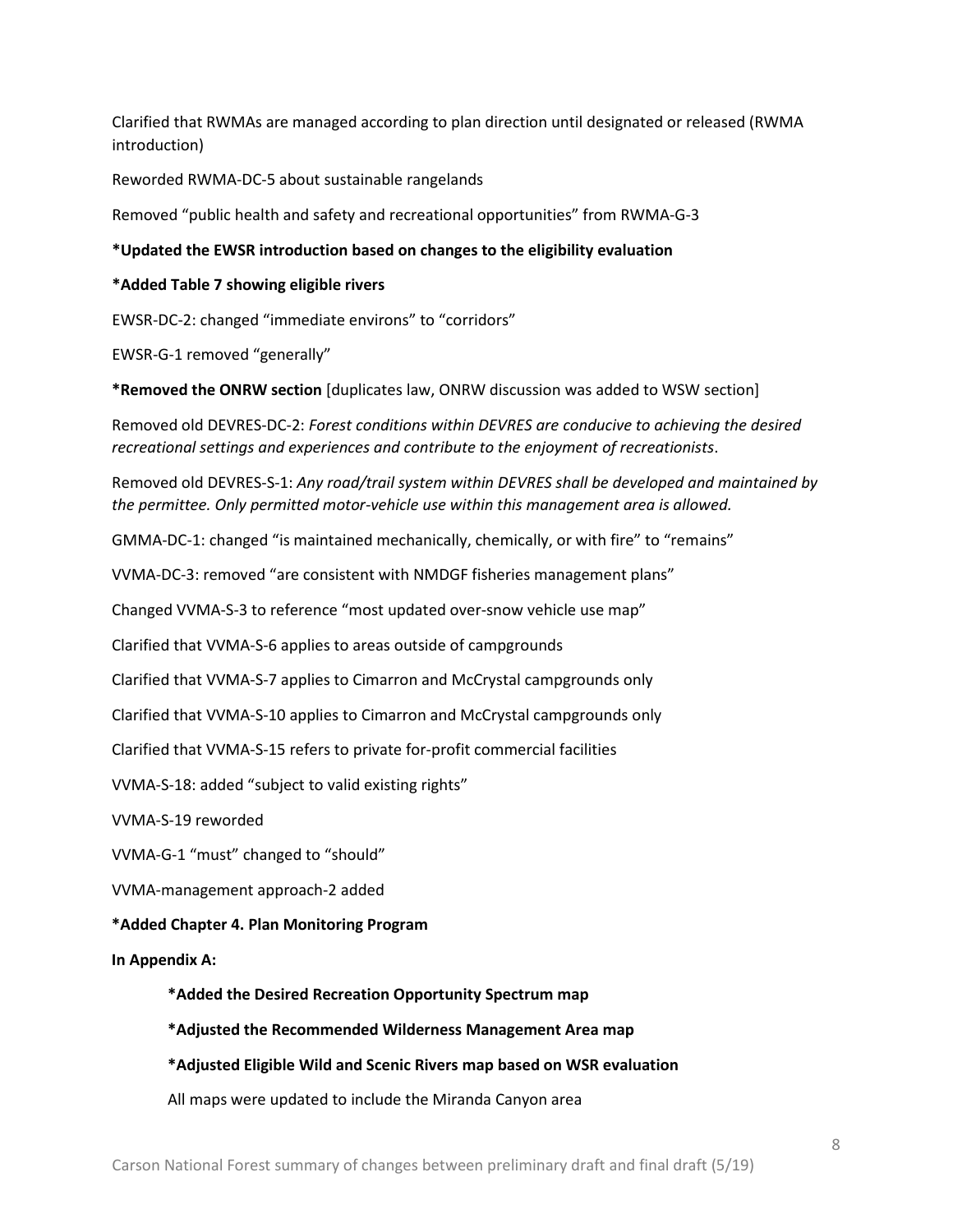# **Changes to alternatives:**

WSW-RMZ-STM-DC-2 versions were switched between alternative 2 and alternative 4. Alternatives 2, 3 and 5 now include the language "except when fragmentation serves to protect native aquatic species from nonnative aquatic species" and alternative 4 does not.

Adjusted GRZ-S-4 under alternative 4: *Domestic sheep grazing allotments shall not be authorized within bighorn sheep occupied habitat to mitigate the potential transfer of disease from domestic sheep to bighorn sheep.*

**\*Calculated suitable timber acres under each alternative**

**\*Calculated projected timber and wood harvest levels for each alternative**

**\*Removed all plan components that made or required travel management decisions, including:**

**\*Deleted old REC-S-3 from alternative 3:** *Motorized over-snow use shall only occur on designated trails. Cross-country motorized over-snow use is prohibited***.**

**\*Changed TFA-O-2 from 100 miles to 500 miles (and from 150 miles to 650 miles under alternative 3) to better reflect the amount of maintenance currently occurring.**

**\*TFA-S-3 replaces the old TFA-G-3 and was slightly reworded using updated terminology, "closed and rehabilitated" was changed to "decommissioned". In alternative 3, this standard was moved to TFA-G-11. In alternative 4, "decommissioned" is replaced with "obliterated or naturalized"**

# **\*TFA-G-2 (TFA-S-2 in alternative 4) was reworded slightly to reflect updated road terminology, "other roads, unauthorized routes, or trails" was replaced with "unneeded roads and trails"**

SCEN-DC-5 was reworded slightly using the language "human activities do not dominate the landscape."

FIRE-G-3 in alternative 3 was clarified to refer to impacts to "trail access"

# **\*Wilderness acreages were updated slightly in alternatives 4 and 5 to reflect mapping corrections in the evaluation**

**\*Areas evaluated as having wilderness characteristics included as RWMAs in alternative 2 were adjusted in order to make boundaries more easily identifiable based on existing natural features, locatable human-made features, or existing surveyed lines.**

Added DEVRES-S-1 to Alternative 3

Added DEVRES-S-2 to Alternative 3

Added DEVRES-G-4 to alternative 3

Added DEVRES-G-5 to alternative 3

**\*Enlarged the Sipapu DEVRES MA in alternative 3 by 921 acres.**

**\*Deleted VVMA-S-23 from alternative 4:** *Motorized over-snow use is prohibited***.**

**\*Added VVMA-S-24 to alternative 4: Construction of motorized trails is prohibited.**